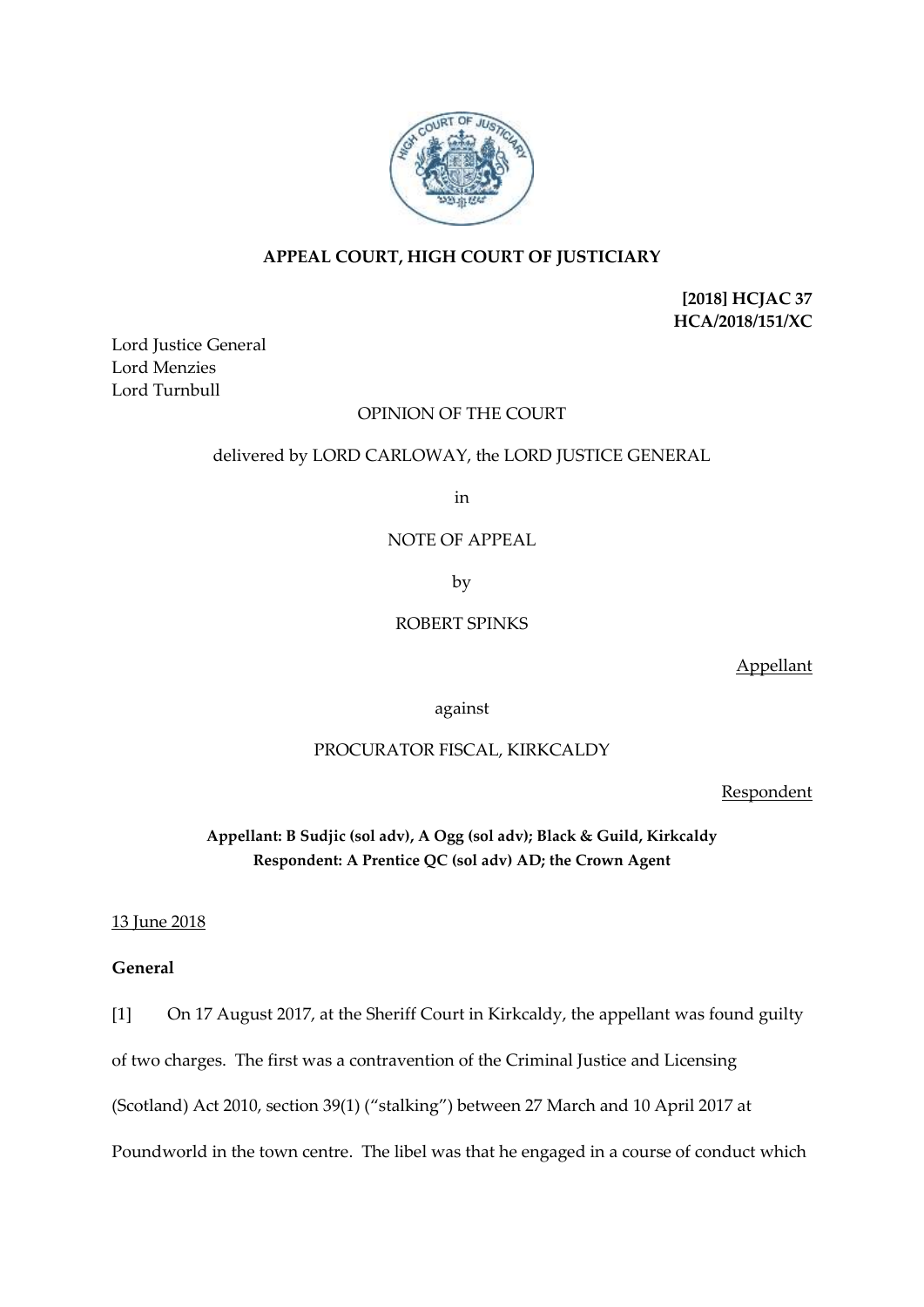caused [MK] fear or alarm in that he did: repeatedly contact and attempt to contact her by telephone; repeatedly shout and swear; and step into the path of an oncoming vehicle. The appeal is not concerned with that charge.

[2] The second charge, of which the appellant was found guilty, was that:

"on various occasions from 1 January 2013 to 27 March 2017 at ... Inchgarvie Road, Kirkcaldy ... [he] did assault [MK] and did punch her on the head, repeatedly seize her by the throat and compress the same, repeatedly pin her to the ground and against a wall, throw water at her, strike her on the head causing her to strike her head against a wall, repeatedly seize her by the hair, kick her on the body, and spit on her face, all to her injury."

[3] The sheriff imposed a Community Payback Order involving a supervision requirement of two years, a programme requirement for two years and unpaid work of 300 hours. He explains that 50 hours were attributable to charge 1 and 250 to charge 2.

### **Facts found and the evidence**

[4] The sheriff found that in 2010 the appellant and the complainer had formed a relationship when the complainer was 15 years of age. A year later she moved in with the appellant at his home in Inchgarvie Road. On three separate occasions the appellant pinned her to a wall or floor and seized her by the throat. There is no specification of the date of these events at that part of the sheriff's findings. In January 2016 the appellant struck the complainer on the body, which caused her to strike her head against a wall, causing an injury which required hospital treatment. The appellant and the complainer separated in May or June 2016. On 27 March 2017 the complainer was taken by car to the appellant's house by a witness, namely MS. He shouted and swore at the complainer and spat on her face on a pathway outside the house. When interviewed by the police on 11 April 2017, the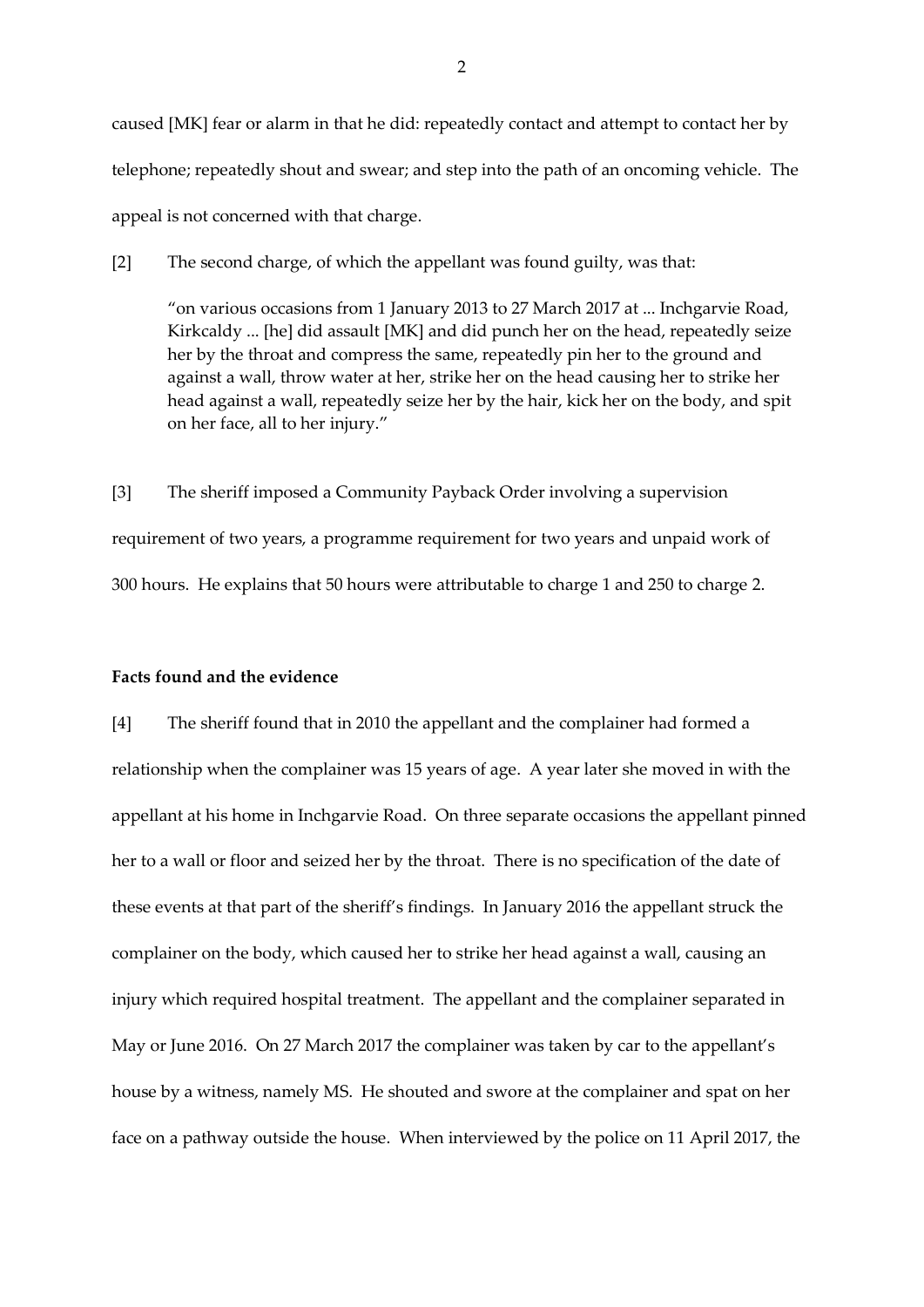appellant admitted having punched the complainer on one occasion two or three years

earlier.

[5] At the conclusion of his findings-in-fact the sheriff set out the assaults which he

found proved, in relation to charge 2, as follows:

"(a)  $\ldots$  in about 2013 the appellant kicked her to the stomach when she was about 10/12 weeks pregnant;

(b) ... in about 2014, when she was 19, the appellant pinned her to the wall and compressed her neck using one hand;

(c) ... in about 2015 the appellant pinned her to the wall and compressed her neck using one hand;

(d) ... when [the complainer] was 20 or 21, ie in about 2015, the appellant punched her on the head;

(e) ... at the end of 2015 the appellant threw water on her, pinned her to the ground and compressed her neck with both hands with such force that she was injured in that there were marks on her neck;

(f) in about January 2016 the appellant struck her on the body causing her to strike her head against a wall causing an injury to her head;

(g) on various dates prior to April 2016 the appellant repeatedly seized her by the hair; and

(h) on about 27 March 2017 the appellant spat on her face."

[6] The sheriff described the complainer as having a patchy recollection of exact dates of events which had occurred years ago. In relation to assault ("(a)") her recollection had been that this had occurred in about 2013, when she was about 18 and 10 to 12 weeks pregnant. The third incident  $('(c)'')$  had involved the appellant compressing her throat at some time before the incident in January 2016, when she had required to attend hospital. That incident had involved the complainer being punched on the side of the face causing her to strike the other side of her head against a bathroom wall. There is no other description of the various assaults for which findings-in-fact exist.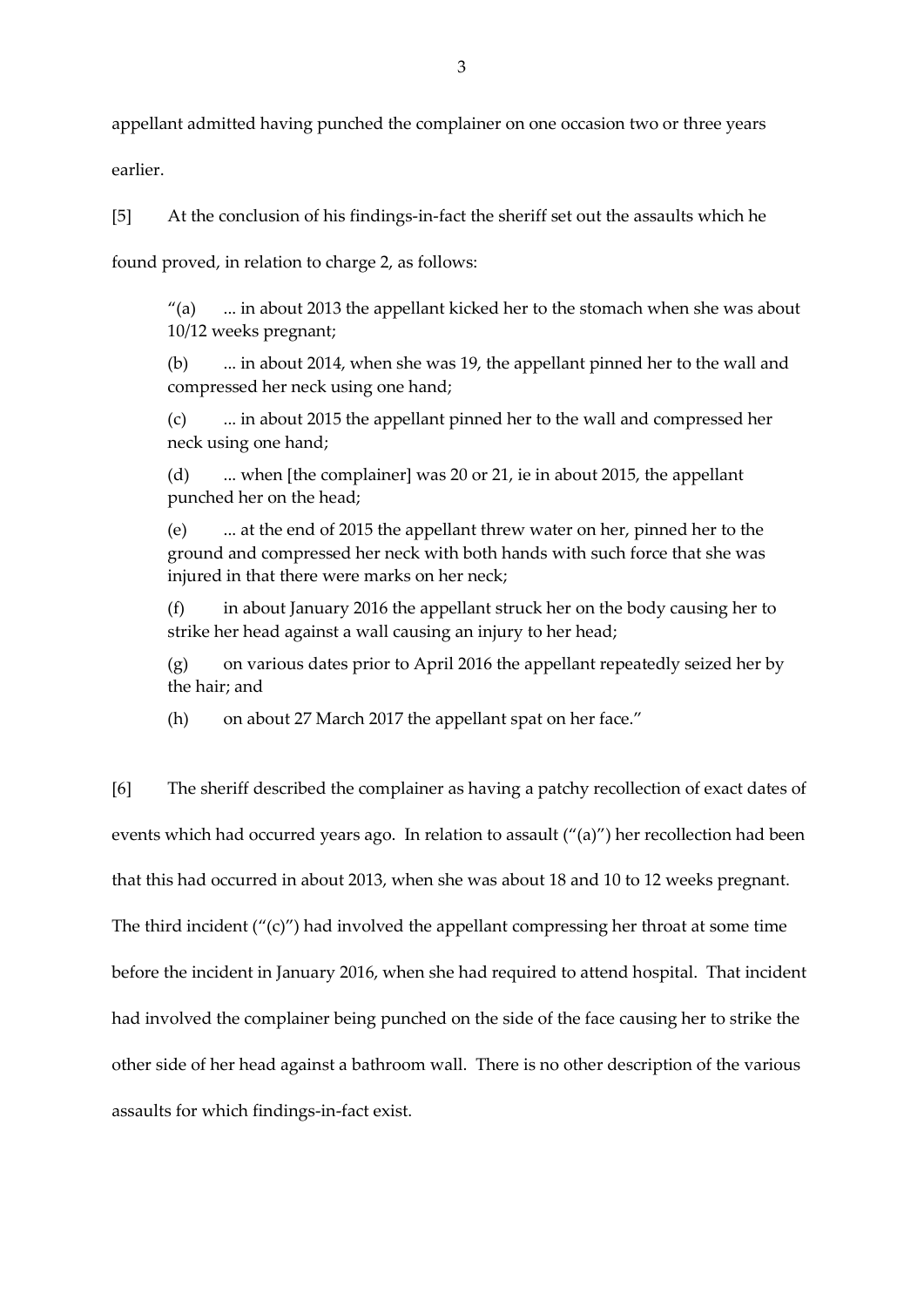[7] In relation to corroboration, the sheriff referred to a neighbour of the appellant, namely MM, speaking about a volatile relationship, punctuated by incidents in which "both parties were robust in their interactions". Some parts of this witness's evidence could not be sufficiently related to the particular elements of charge 2 to amount to corroboration. MS gave evidence relating to the final incident in which she spoke to having seen the appellant spit at the complainer. There was the admission by the appellant that he had punched the complainer on one occasion two or three years before being interviewed.

### **The sheriff's reasoning**

[8] The sheriff asked himself whether it was legitimate for the Crown to libel charge 2 as a "course of conduct" involving the abuse of a partner in the domestic context. He considered, on the authority of *Stephen* v *HM Advocate* 2007 JC 61 (at paras [6] to [9]), that it was. *Stephen* was an example of a case in which the details of the assault did not require to be corroborated. If there was corroboration of an assault, the complainer's evidence would be enough on its own to establish its details. It was legitimate to treat the series of assaults as a course of conduct, because they could be seen as very similar abusive conduct involving a domestic partner. There were repetitive elements in some of the incidents, such as the seizing of the complainer by the throat and the hair. It was legitimate to libel a single crime and, for the purposes of corroboration, to regard it as one constituted by repeated criminal acts of the same character.

[9] The sheriff accepted that, in relation to each part of charge 2, there was no corroboration specific to the assaults (a) to (c) or (e) to (g). If these required individual corroboration, the sheriff would have acquitted of these parts. The sheriff posed the following questions:

4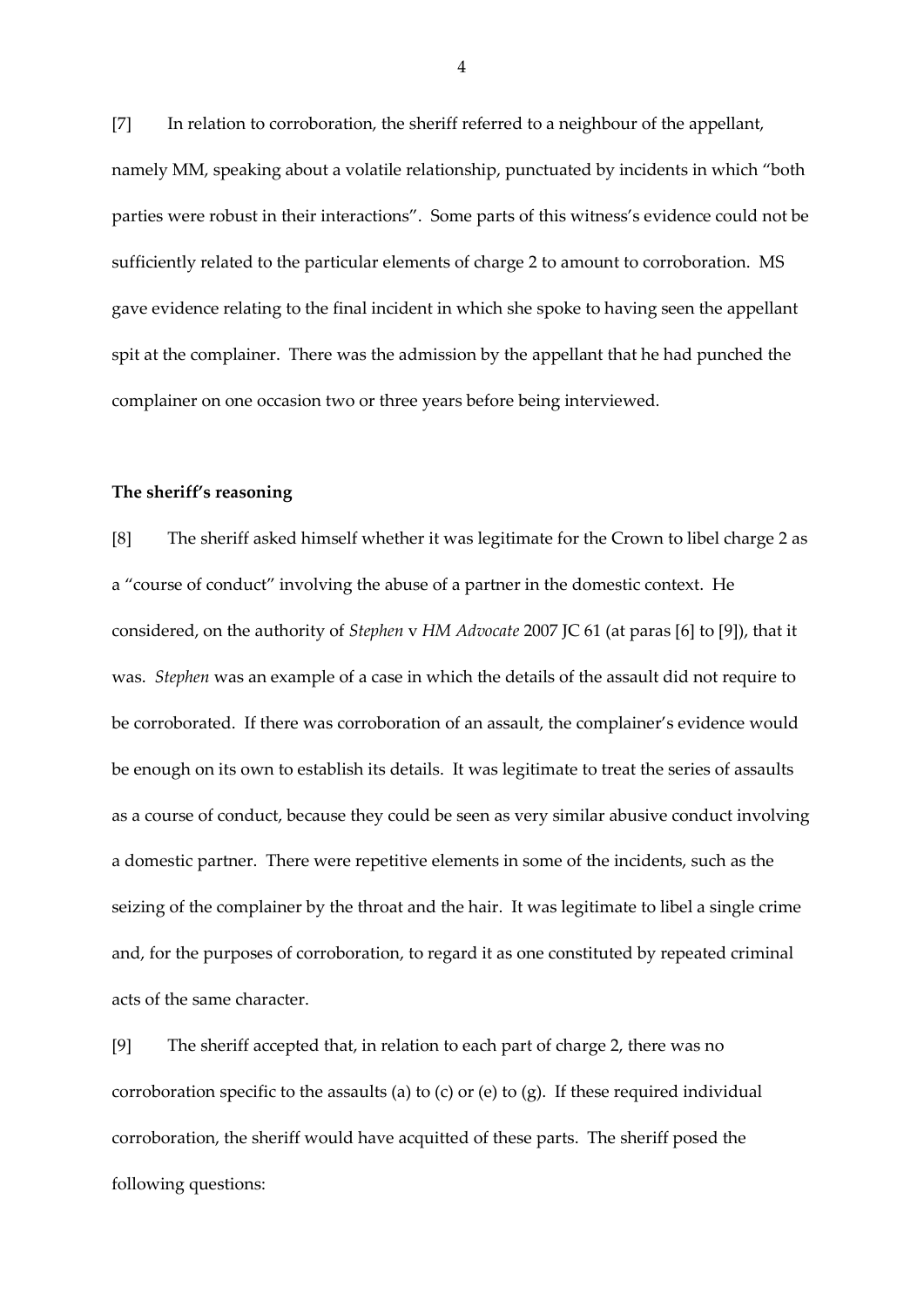"(2) On the evidence was I entitled to convict the appellant of charge  $2 \ldots$ ;

(3) *Esto* I was not entitled to convict of charge 2 ..., what parts of the libel ought I to have deleted?"

### **The Sheriff Appeal Court**

[10] The Sheriff Appeal Court's *ex tempore* opinion is in the following terms:

"This is an appeal taken against charge 2 which contains a number of different *species facti* of an overall single charge and the question is whether it has been properly corroborated and can be sustained as a conviction. In our view it can and we refuse the appeal, that is because we agree with the proposition of the advocate depute that there's a similarity between domestic abuse cases and sexual abuse cases in that the matters are taken place (*sic*) in private. It is not challenged that the Crown has correctly libelled this as a course of conduct and we accept the proposition that the court is looking for clear evidence which it finds credible and reliable as it did in this case and supporting evidence for that. The supporting evidence need not cover all of the matters libelled. In this case there is clear corroboration in our view of two of the matters, one by admission and incidentally we do not accept it is a vague admission, it is quite a specific admission of two or three years before having hit the complainer in the face and also the corroborated evidence from third party (*sic*) of spitting. We do not see that there is any merit in the distinction which is attempted to be drawn between a case where there are two complainers and where there are a complainer and other sources of evidence and therefore we have no difficulty accepting that we must apply the *Stephen* case. For all of these reasons we refuse the appeal".

Neither the sheriff, nor the SAC, were referred to *Dalton* v *HM Advocate* 2015 SCCR 125.

# **Submissions**

[11] The appellant appealed on the basis that the Sheriff Appeal Court and the sheriff erred in holding that, where a course of conduct had been established in the context of a single charge, individual elements of the charge did not require corroboration. The SAC had held that no corroboration was required for what were essentially separate offences, occurring over a period of almost seven years. The decision of the SAC would allow the Crown to present sufficient evidence for individual offences without the need for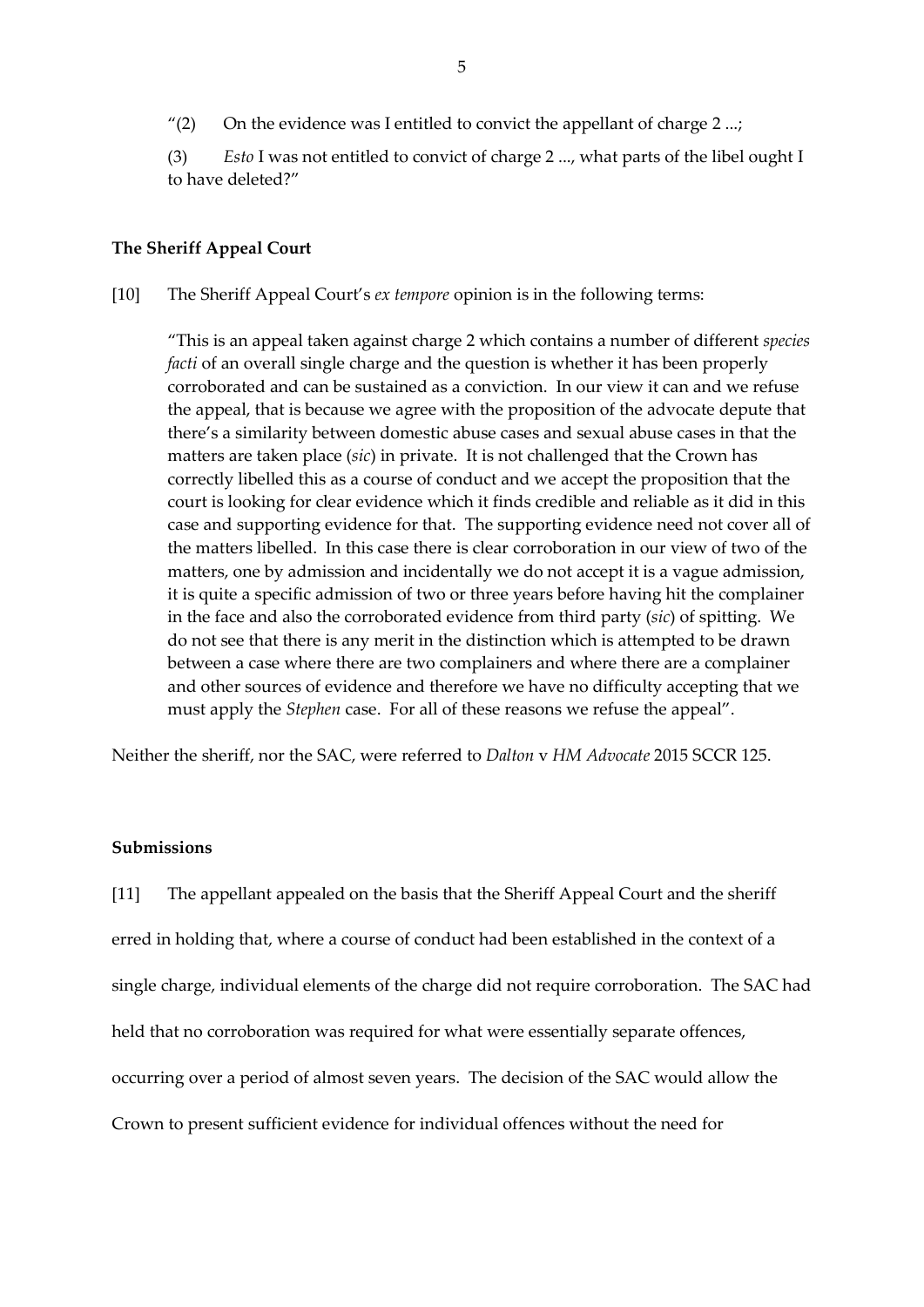corroboration, even if the incidents were of a significantly different character. The court should accordingly follow *Dalton* and not *Stephen*.

[12] The advocate depute maintained that, where it was established that offences committed over a prolonged period, albeit on separate occasions, were so linked in time, character and circumstances so as to demonstrate that they were parts of a single course of conduct, all that was required was corroboration of some of the episodes to amount to corroboration of the whole; that is to say that separate corroboration of each episode was not required. The course of conduct could be treated as a single crime which could be corroborated if only some, or perhaps only one, of the episodes were supported from a separate source. *Dalton* was a misdirection case and the court ought to follow the principle in *Stephen*.

### **Decision**

[13] The court is unable to sustain the Crown's submission, which amounts to a substantial change in the law of evidence. A person cannot be convicted of a crime on the evidence of one witness alone. There requires to be corroboration. Where, as here, a complainer speaks to the occurrence of a crime, the crucial facts of her testimony require to be corroborated by testimony from at least one other source. In the case of a single episode of assault, there is no need for every element of the libel to be corroborated. All that is needed is evidence from another source that some form of assault took place and the appellant perpetrated that assault, at least where the assault involves the same type of conduct. The situation is quite different where there are separate incidents. In that situation the normal requirement of corroboration applies to each incident.

6